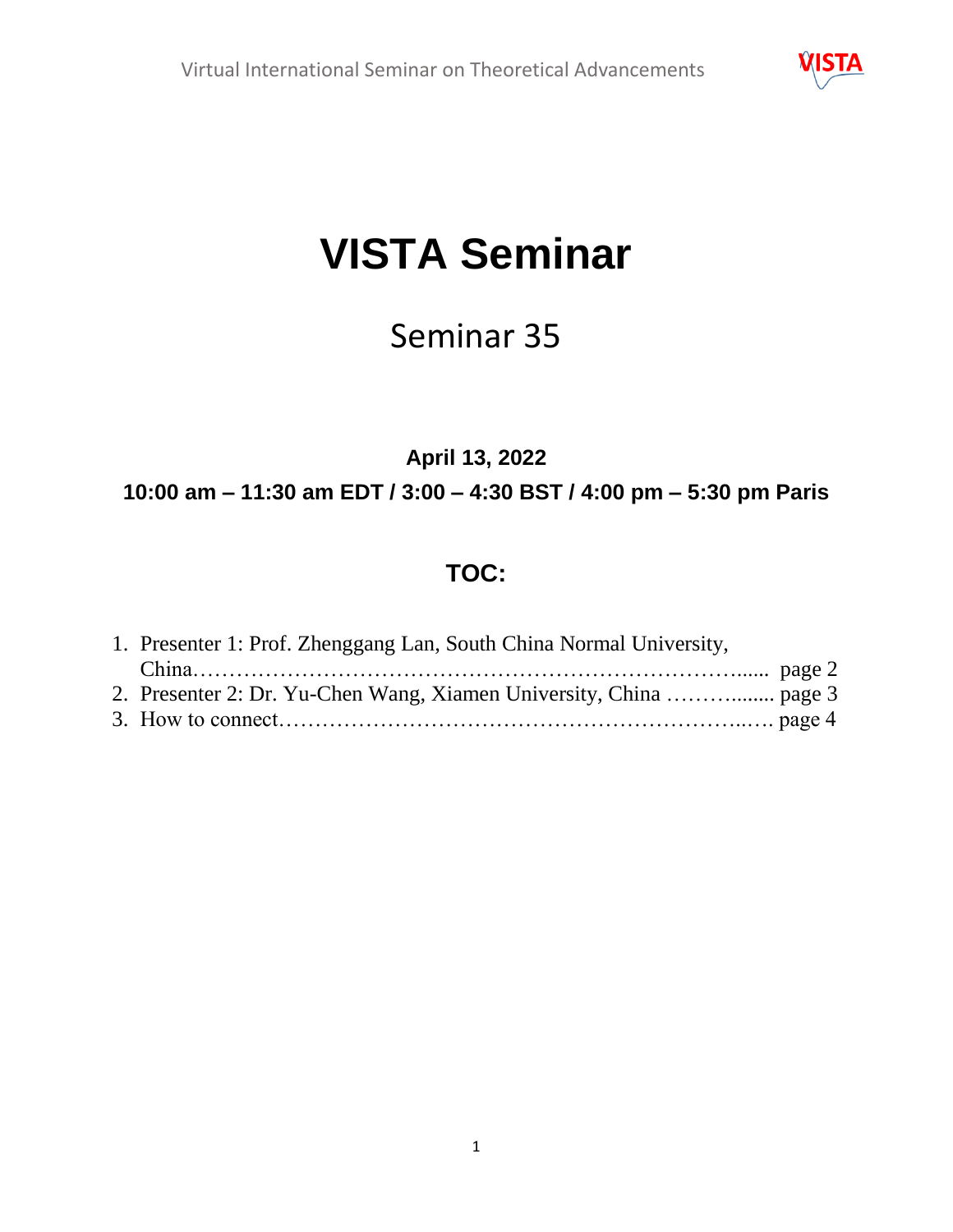

#### **Nonadiabatic Dynamics, Machine Learning and Time-Resolved Pump-Probe Spectra**

Zhenggang Lan

*School of Environment, South China Normal University, Guangzhou 510006, China. Email: [zhenggang.lan@gmail.com](mailto:zhenggang.lan@gmail.com)*



Nonadiabatic dynamics widely exist in photophysics, photochemistry and photobiology. We tried to develop theoretical approaches to study the photoinduced nonadiabatic dynamics. Two topics will be discussed.

- 1. We combined the doorway-window representation of the nonlinear response theories and ab initio nonadiabatic dynamics to simulate the time-resolved pump-probe spectra. Two interesting examples, including the photoinduced excited-state energy transfer and the nonadiabatic photoisimerization, are discussed.
- 2. We tried to combine deep leaning method and numerical accurate quantum dynamics approach to simulate the long-time quantum evolution of open quantum system. This approach allows us to obtain the evolution of reduced density matrix of open quantum system with a low computational cost. It demonstrates that the deep learning approach is the important tool to speed up the long-time quantum evolution.

#### **References:**

- 1. C. Xu; K. Lin; D. Hu; F. L. Gu; M. F. Gelin; Z. Lan,. J. Phys. Chem. Lett., 13, 661-668 (2022).
- 2. K. Lin, J. Peng, F. L. Gu, Z. Lan. J. Phys. Chem. Lett., 12, 10225-10234 (2021).
- 3. D. Hu, J. Peng, L. Chen, M. F. Gelin, Z. Lan. J. Phys. Chem. Lett., 12, 9710-9719 (2021)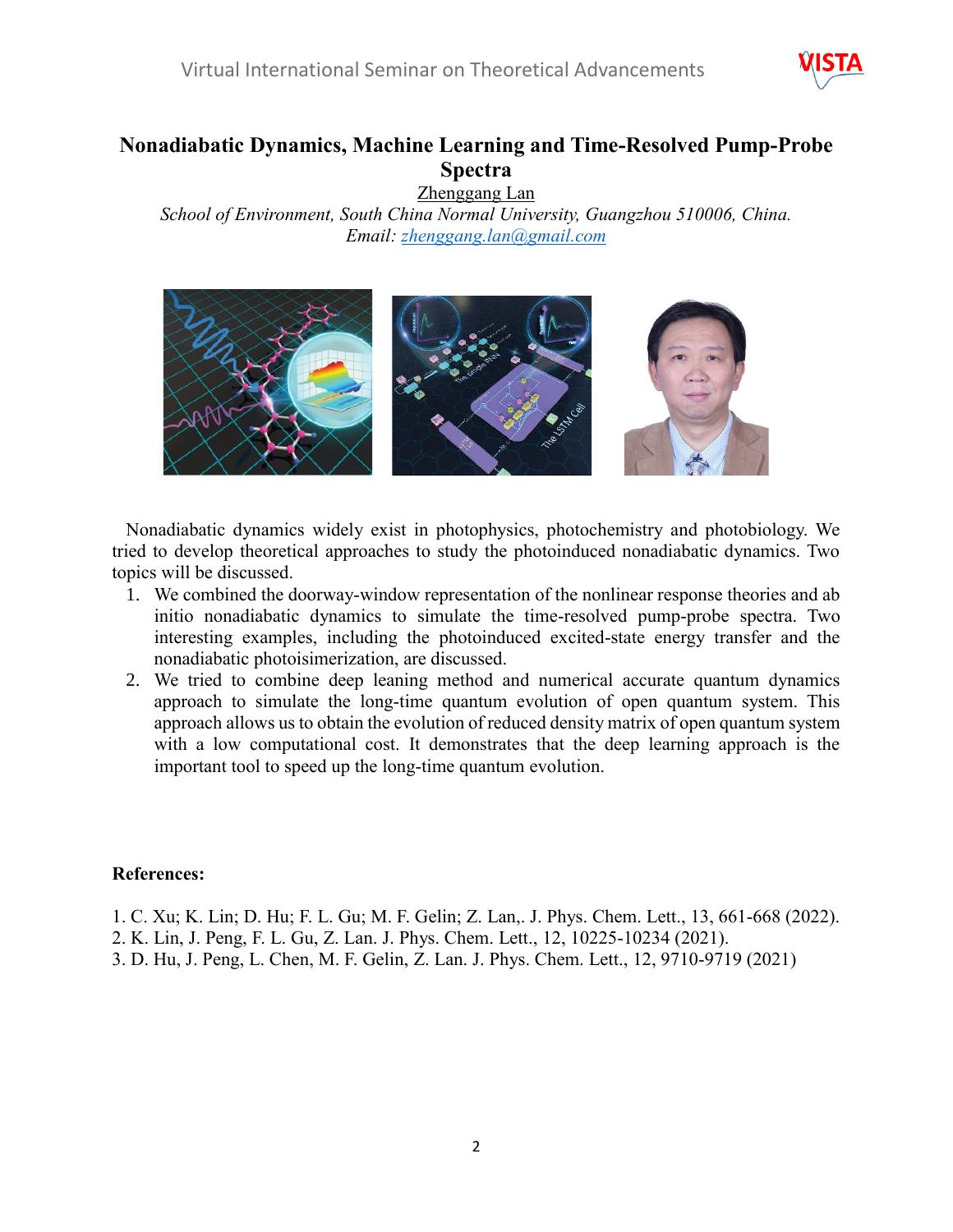

#### **Diagrammatic quantum Monte Carlo toward the calculation of transport properties in disordered semiconductors**

Yu-Chen Wang and Yi Zhao

*State Key Laboratory of Physical Chemistry of Solid Surfaces, iCHEM, Fujian Provincial Key Laboratory of Theoretical and Computational Chemistry, and College of Chemistry and Chemical Engineering, Xiamen University, Xiamen 361005, People's Republic of China E-mail: [ycw@xmu.edu.cn](mailto:ycw@xmu.edu.cn)*



Structural disorders at the microscopic level generally exist in materials such as semiconductors and light-harvesting systems. These disorders may substantially alter the electronic structure of the system and ulteriorly influence the transport properties of the carriers (electron, hole, or exciton) therein. The complex interplay between disorders and electronic couplings often leads to unexpected and sometimes exhilarating phenomena such as the band-like mobilities in highmobility organic semiconductors and the formation of the small polaron in many metallic oxide semiconductors, the accurate description of which challenges the currently available theoretical methods.

In this report, I will introduce a newly developed diagrammatic quantum Monte Carlo approach which is able to deal with the imaginary time propagator involving both dynamic disorder (i.e., electron-phonon interactions) and static disorder of local or nonlocal nature in a unified and numerically exact way. The establishment of the whole framework relies on a general reciprocalspace expression and a generalized Wick's theorem for the static disorder. The numerical cost of this approach is independent of the system size, and various physical quantities such as the thermally averaged coherence, Matsubara one-particle Green's function and current autocorrelation function can be efficiently evaluated in the thermodynamic limit (infinite in the system size). By combining with proper numerical analytic continuation methods and firstprinciples calculations, this approach can be used to accurately calculate various transport properties in realistic semiconductors involving multiple electronic energy bands, high-frequency optical and low-frequency acoustic phonons, different forms of dynamic and static disorders, anisotropy, etc.

#### **Reference**

[1] Wang, Y.-C. and Zhao, Y. Diagrammatic quantum Monte Carlo toward the calculation of transport properties in disordered semiconductors. 2022, arXiv:2203.12480.